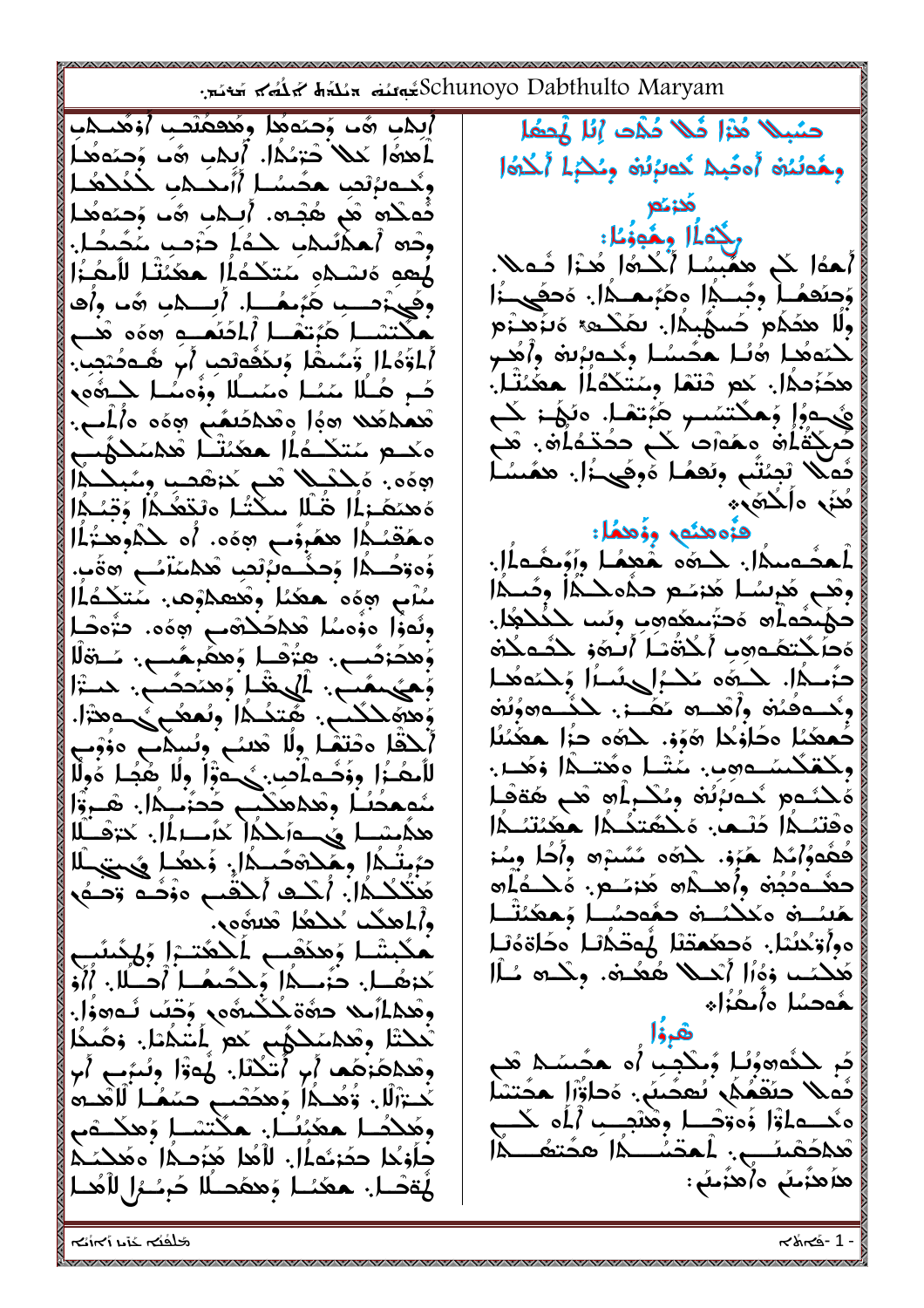Schunoyo Dabthulto Maryam يُتمين سنة الله مجمَّلَتْ بين الله بين الله بين الله عليه بن أم حُمحُهُما هَيصاً مِتَعِمًا وَلَكُــهُ] هَجَبِيبِهِ أَوْ مَحْمَضِيهِ الْمَجْرَفِيلَ وَوَحِبْهَا وِنُقَفُّــمِ (وِنُقَصُّــمِ) لِأَوزِنُكــةِ. هُقَهَّنْـبِا هنُبِعُا. أبِ حَملَكَمًا مِنْظَمِرًا وِتَحْمَلُنَا هَجَلْبَانَا هَقَستُهَا وَتَعَدَّدَتُبِ سَزَوْسِتَهِ. هَاشُـ2أَا بَحِكَىـزَ احتَدهوزًا. وإوَّال وهَدْلُمَدُ الْكُنْمَلا ثَمَّــمْ جَزَعُــة.<br>ضَيْخُونُــل قَرْحِيُبِــل وَهْتَنِــدْ خُدَدُه حُــدًا لَم حَملُهُا قَيْهُا آهنًا وزُنِيمَ شَوهَزَا وُحْکِ حَعَنُنُا. لِلْإِ مِنْعَنَكَ فَأَوْوَىٰ). ٛٞٲؘ۫ٚٚڠۘٮڷٳ؊ۅٞۥ؎ٞؠؙڵؙٳ<sup>ۜ</sup>ؖڋۭڡٛۮۿؘۻ؊؋ٮػۮۿٮ<br>ۣڡڡۿڡۼڶ*ؚٳ*ٳٛڡ؈؋ڂۥٞۦڡٚڬڂڶ؞ؚۦڂٮؙڷٳ؋ڶؾؙۮٳ لما كَمحْفَا محَمَدَكِ محْمَدا وَحْسِط لِحِنَّاتِيلا. مئەكىل سَتْل كَرِضْيا أُوُمْ. كَيْبَ وَالْمُعَمِّسَ وَالْحَاكَمَقَّسَ الْكُثْبُ أَن وأكبَّني هُلًا خَكْتُتُنَا وَقَعَـزًا. هُقَهْقَـا يَٰ اتُدٗا ۚ وَهَمَّدَكُم ۖ حَمَّـهَ مَـٰا ۖ يُّـقَدَا. ۚ أَهُـا<br>وقعمُسُــا حـــهُ ا حـــزُهَ. حكِّــعـــدُا حكمكما وجُسِكًا محَبِّسكًا هُأَهُــا هزَمَحكُا (هجَزَمكُا). وَاضِعِقَبِ سكْفَبِ كَبِسَبِئِنَا أَحْدَهُا وِتَعْنَفُ ٱلْمَكْرِ. وَتَعَصَّ وقَعَدَهُمْ كَانَ مَا وَحَكْمَةً وَالْمَحْمَدُ الْمَالِ. شَيْخَا لَكُمْ حَنُوهُمَا هُلُمَا وَكُدْمُ تَقْدِمُ هُجُمْسَالَ. هُدهدُا وأكْـهُ| هُا هُدَاهُدهُـا حِسْـآا مُع<sup>ْ</sup>هُمُا مِمُعَد*ْما أَجْتَنَ*هُوْا.<br>لِأَعْلَيْهِم بِكَمَا جَأَوشَاًا. كَرِهُبِعُم سكتىلًا وُهسُـهِـلا . هُـْرَمُصــدًا وصْعــزًا وهُمْلَمْتُ حَأَقْبَـةَ لَمُوْكَــةِ وِهَٰكــدُّلِ. حنَفُا ثَلُّهَةَا هِمَّەرَضُا. حَنَدَتْنَا أَضَا فَذَكِنُكُمْ وَقَوْوَهُمْ وَقُوْمَكُوْسًا قُصْمَ ەَهدَازمىنىُـــا. للَّازْهدْـــدَّالْ هُـــاْمْ هَاقْــالْ<br>ەَهغَمْجُنُـــــا. حَــُقتُـــــا خُـــــولِخُا لُل تَكْتُبْا مِأْسْلَاتِياً. ضَٰذِي ۚ هُهَدُنَا وَلِكُبْ حدَرْهُــِ بِهْ ۚ قَوْلِـــزُوهُ ۖ أُسُبِــرِ هَكَّتَـــرْاً هروَحرِكَتَــــل: كَحكتهْـــــل هيَجِحزَّتُــــل وهَكْدَهِ أَا وَحَقَمًا. خَزِلَهِ وِأَوُهِ حَقَّتُكَ. وَهَلاَدْهِ فَيَجْزَانَكُمْ الْمُحَدِّدَ لِمَسْتَمَالِمِ مِنْ مِنْ مِنْ مِنْ مِنْ مِنْ ەَ مِفْصَلًا. ۖ كَجِكْتَا ۖ مِنَحِبُنَا ۖ هُ مِسْجِعُبُـلَ. لِمَنْقَلِ وَسَكُمْ أَكْتُوا وَسَمْعُواْ وَكِمَاءَ كٰنفُ: ۖ حَـٰٓئِہٗ أَوۡكُنَـٰا ۚ وِهَٰكُمۡكَا ۚ هَٰٓ بُدِيلًا فَاسْتَمْتَبِهْدا مِفْسُلًا حَمَّتُوجُدا هعَنْتْا. مُعجَّلًا مَتْنَا لِكَتَسُعُمَا وَاؤُسِرَا هنّهُ;ُنُا. ۗ كَحَتَمِثْه| وَ ۖ هَاهِمُنُا. كَحَقْنَـا<br>هفَجِدُنُـا. كَـقَدُهَــا هَعْرِمُبُنَـا. لِأَحْتــلَا أُهوَمُــِـرَةَ لِلْحَـــــــــمْ هَتـَـــدُّاً. حَذُه لَـــدُّالًا هُبُعِمَا وِحُمِنُهُ صِدْهَا أَمِّبِ كَـٰهَدِّنُهُ. هَٰعَمُـٰل وَضُعَـٰزُا ۚ وِأَوْهِضَـٰهَا كَـٰهُ/هَ مَدلِ ۚ هَبِ هكَماُنُـا هَ هكَحَحُنُـا. كَخَنْتُـثَ المَوَمَعْنَـا همَعْنُا هَهِمَعْنُا. وَلَاحُقُبْ هَدْرَحُنَى هَنَو الْمَعْزَا وَهَشُوبَاهَ هُومَد حَجْقَضَا وهُرْمَهِ هَبْحِهِ كَلاً هُجِرْهِ ۚحَةَ هُمُنُواْلَ هِبْ دُےدِہُں جَۃحُــدًا وَحنَتنُهُــا. وَْهِـٰٓءُوۡۖ). لِلَبِـٰبِ أَلَـٰهِ حَاّةَهُلَـٰا وَمِنْـٰـة لْمَعْقَدَهِ ۚ كَكُتُكُمُ أَاتَحَقَّبِ صَنَّبُوءَا ۖ ضَـ ﻤﺤَﯩُﻨَﺎ. لَمِنْ جَمِكْتُمَا عَةِلَا وَحِتَمَ كَتَمَةُ! حَمَّدَهَا مَسْهُ وَوَلَهِ لِعُمْ مِنْ مَعْدَلِهِ وَلَعْقَفَ كَــْدِهِ ـهُوْجِسُــا وَأُوْمِـــدًا. شَهْــا تةهُداً. لِمَا حَملَكَمَا حَـٰٓٓٓٓٓہٰٓاْ وِجَـٰٓهُا وَهَٰٓءِـمَـٰهُا **َدَّ;َحَعُدْ;ب** وصْدْ مَحْعَدُا ومَحْدُا جِعَدُنَا. تحمذا هُنطُ أَحْدَهُ! هُو وَهُمْ مَتكَدُماُ! تَحَكْتُا.<br>هَدَاهَكَــوِّ أَبِــدَ وَهُمِذَكَــِيبٍ. بَكَدُلُم بِأَبِ حَمَكَتُكُمْ هَجَهَا أُ7ْوَوْءَيْنَا. لِمَا حَمِكْتُنِــَـا لِمَّذِــَــا أَسْبَــــْ الْمَالِّينَ الْمَالَ هِنَعْمَدَ حَكَتَنَا حَقْدُهُا وِلَمْتِحَدُبُو. حَـر قحطفَهمُعُلُ. تَعدَدَهَمَنَـــم ۖ كَحدَمو الله عَلَمٍ. ۚ أَحَدُـــأَ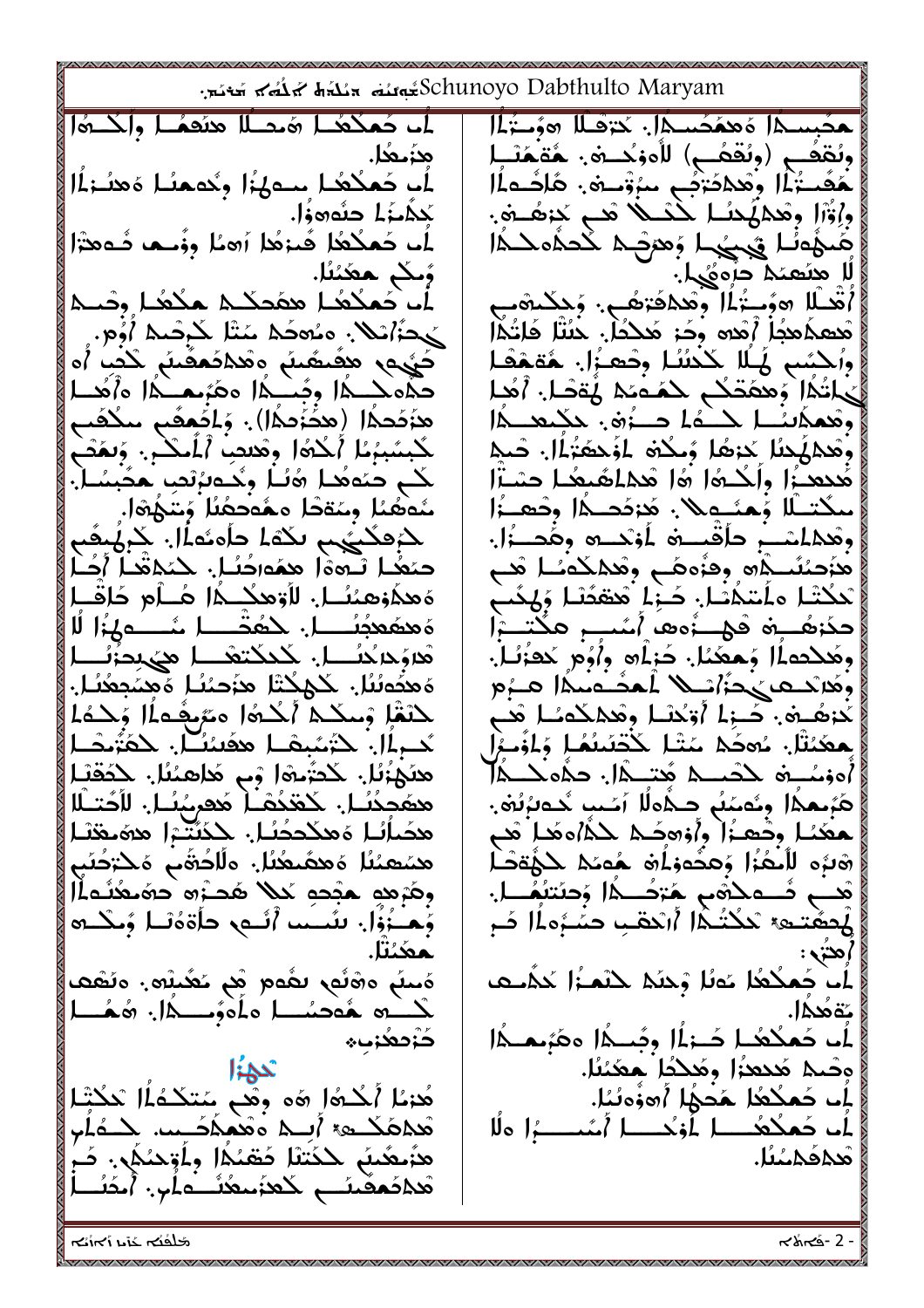Schunoyo Dabthulto Maryam يُتمين سنة الله جَمْلُهُ جَمْلُهُ بِمَ يَعْدَمِنْ أَنْكُبَ فَقَعْبِ أَهِ كَمُثَـٰأً هُفَقُبَ ولكفكلا هئو وضعلو فيزهل هُلل وَبِعَكِكُونَصٍ أَه إُهْرَوُا وِهُوَوِّهَا مَعَكَنَكَمْ وهَٰٓدَمَـٰ حَـٰٓدِكَاوُا ۖ مَـٰٓعَدُا ۖ وَهُوَيَّدَةٌ ۗ وَٱبْحَـٰا لْمَحْمَأَا حَذْهَكُمَا هُبُعَجَاً. وَ3َمَكُمْ حَفُّه كَمَا وَمُكْرَبُّهِ. وَقُلْا حُرْه هَلَكُمُ . أَهْلَ وهُدَهِـزُا لِلْكُـرُهِ| وهُنْصِبِ ٱلْمُضَـزِ. ەھْبْھ قَـاھ ئَقْھُـٰھٗدٍ. ەَسْبَ ەَحْتَبْنَـٰ<br>تَعَـِٰھٰۃَا لِـُتَّسَعْـِلَ حَکَمــَۃًا وِھْتُــو ہُـھُـل رمكلُماً وَالْمُقَةُ مِنْسَمَةٍ وَاتَّقَاهُمْ مِنْهُمْهِمْ مِنْ بَعِيلا هَجَسْتَهِ] وهُقَكْتَصُصِ. أَبْطِيَ مَعَ ەَحثَە⊾كى خىخشىم ٱمكْتِحِبِ بِمَعَنُساً لِمُؤْسُسُكَا) وَهُوَكُكُمَا) نه اها صْعَبُّئُبِــٰدًا. وَحْقُــــٰٓزَوه وسَرَمَّـــــأَلَى هُدرْهُد حُدَرُّهِدًا. هُهْ ِصُلا حُدَرُهَا. هؤمفتهُ وَمُتَوَفَى الْحَلَّا فُتَوَقِّمَتِ وَحِمَّونُنَا وأَهْدِه هَجَزَحَـٰهُا وَهْمٍ يُحْجَجُـٰا فَيْ زُلْكُمْ أَمُسْلَمِ وَفَقِدْهِمْهِ. لَمُعَوَّمِ هُنُا لَالمُؤاْ مِمَتْلا. وَهُد هَاأَسَلاً كَفَتَهَا فْلَاتْها ەۋْدَحە فْعَلاتْها دُھككشە ال لَعِزْتَنَا وِتَمْغَجْدَوِي كَعَلَامُنُتَ حَقِيتُوا وَمِكْسَةً هَبُعُسَاً. وَحَكَمِي هُسَا فُسْهَدُه وهُــــودُنِيب وأَبِ وكَـــــلا لمؤُونُــــوها وَْهَزُهِ هِهُكُمْهَا ۚ لَا كُلْأَهُ لَـ هَهُ; وِلْمَلِحَسَّى. وَۡهِكۡتِسۡا ۚ ثَقَ ٱلۡاَوَّٰہُ ۖ إِنَّہُ قَلۡ ۚ وَمَعۡ وَصَدَ هُوا مَوَهُنُـــا حَمْدَنُـــواُلْ وَمَكَـــو مَحُـورَا حَفُّومَ ُلـٰ وَحَـْـِهِ أَوْهُد آَلُــهِ. هَحجُمحُواْهِ حِدْمَاهِ هِمَبِيَا أَبِحِبِّ أَحْفَا هَ لِأَصْحِدُهُ مِ هُ دَ. وَلَاهُمَا هَجَزُهِ وَا. وكعْدَه ـأهلاجُب حعَلاجُوـأا ـمعَنُنَـدُا. جَاهَدْيَا وَوَّوْمِمَا هَٰٓ هُمَا أَصُبِهِ وَعَمَدِهِ. غَوِهُنَا هَٰلَاتَا حَسَرُهاُ هَٰدَهَمَ وَهُو أِبِـدَ أَتَ هُـمُـا مَمْنِيْهِا أَخُـمُا وَبِكَـنِ. أَهَمَا كَمْ وِكُمْ سَكَتَمَاْلُ لَمْؤُثَلُ: مَكْمُ ە/َهنَّبِ: لُم حَمْكَعُا هِعَنَا لِمَنْتَدَا. هِكِتِسْا ۚ هُرۡتَهُـِا لِلۡصَبِ هَٰنَـٰهَـٰٓ هَٰنُوَهُوَۖ بِّك حَمحُهُا لِمُونُوها هدَكْنَا وأَلْحَوُمَا. حقًّاا مَحكمًا لَمَحْبُدًا حَدُوم كَدِيرُتَهَ بُك حَمِيْهَا شَوْهِمُا وَلِحِي لَاحْدَه ا. وِٱهُا وَمِكْدٍ هٰذَهِ\$ا. هُهُا هَحثُمطرَكَم لِم حَمكٰهُا هَسْا هٰذَبِكِيْا. .<br>لمنكشّم*.* بأب حُمكْهُا هِنُزَاْلِ حَدَّبَزَا حَنَهُ تَرَا. هُوهُا مرهبُا وتَكبان فزُوهِيُوم بَابْ حَمكِحُلاَتِ الْمَرْكَبِينَ عَلَيْهِ مِحْدَدًا. أَحدُ عِيدًا. ۚ كَتَوَٰهُ مُحَكِّدًا هَذُهُ هُنَا وَمِكْمٍ هُمْ أَهْلِ وَلَا هُـوَوَٰ، هَـرُمْ رَحَتْنَا لَمَا حَمَكَٰتُكُمْ أَشْتُدْهِدًا سَنَبَالًا هُ ه هَهشْماً ولَم دوْلَ ولَا حُسَمِكُمْ. وَصَنْدُهُ والكنعُلا. أَمِا حَملُهُا حَذِا سَـهُ| وِهْدَنَـٰهَ حَهْـٰٓءَ ٥ ٱِحتَـٰا وِنّـَـٰتِ آهَـٰ حَـٰٰٓهُمَـٰـٰہُا هَٰٰٰٰٓٓٓٓئَـٰہِ خَـًٰٰٓٓٓٓٓٔا۔<br>وَهُـٰہِ. ہَجۡ ٍ وَهُـٰٓا ٍ وَیـٰٓتُہ اُلٰۡہُنَّـٰا اُلۡہٰۡتَـٰت  $\cdot$ واؤهن خَفَّفُــا أَرِيحُــبِ حَصـبِ مَّسُبُنـَـا هُـزَنـُـا وِللفَيارِ حَذِهِكَذَا وَحَكَبِلُو بِمَثَلٍ كَلَمَا حۡعِبۡلَائِکِ ۖ ۖ کَمَاۡہٖ ۖ ۖ عَلَیۡصَٰٓ ۖ ۔<br>مَمۡفُلَ قَتِمَا ۖ وَحَتَّوَضَا ۚ وَوَعَتُوۡا ۖ حَضَىٰٓ ۖ أَ مُتْلَ هُءتَـٰالَ إِيهَا لَحْجُـوَوْٓا ووِلًا هُاجَـــع. كَمْ كَمُتِكَمُلًا تَحْتَا وَكَنَعْفُو اهْكُمْ وَمَكْتِبِ هَزَمَهُا هَدَّهْمِ ۞هُه. للشريف الأمن أنْ مُسْتَدَابِ مَا أَسْتَ بِمَسْتَمَاتِ مَعمَّصًا أَأَوْ ٱلصَّـزَٰبِ حَمَّـءتُنصِ. ۞أَوَنُــا وهَبَتْهَا وِتْمَلَّدْشُوهِ. هَكْفَهَ تُوَسِّمُ لَمَنْهُمْ بِكَفْهِ حَكْمَحْسُـٰهِ! مِمُقَكَّفْ أَبِرٍ فَقَالَ آلم هُڪ حثَمبُ تَحِبُ. مَعَمَّعًا هَۭتَـٰٓءَا وَحَمَّحِـۃًا مُبْعِے حِمَّـٰءَٱحِب لْحِيهِ. وِكْسَه هَفَيفَينَع هِ فَعَظِفَظَعَ بِ. وَهِجَــزِلَمْ هِنْبِرْنُنَــدًا هَجَعَـدَهُمْ حَدَلًا حَــجَلَا حەُنُا كْرُنُا هُرُوْا كَمْنَامُ وَمِثْلُكَمْ.

اسنااح المآخر الأنفك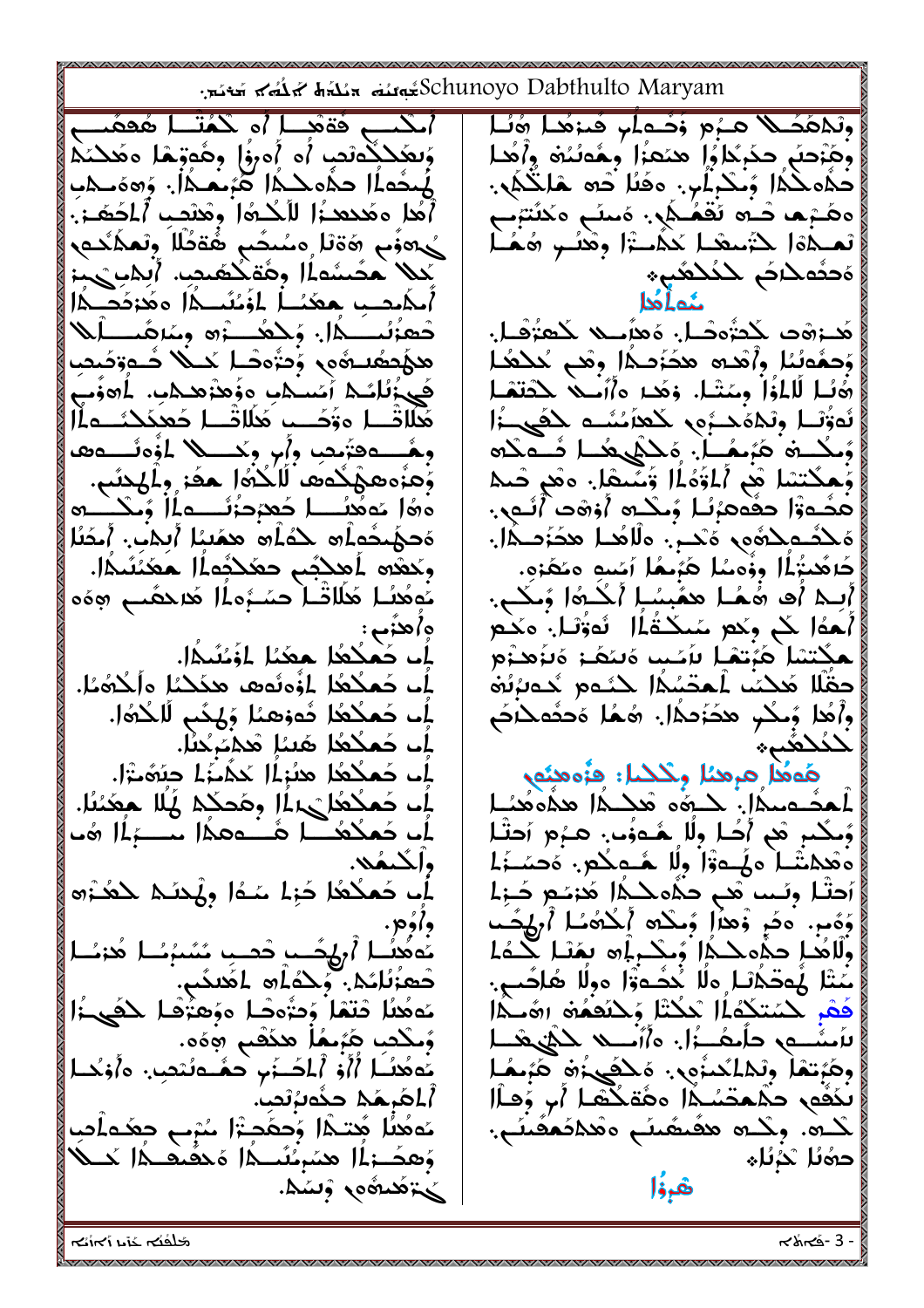Schunoyo Dabthulto Maryam يُتَمِينُهِ بِدَيْنَةٍ جَمْلُهُجَ يَحْدَيْنِ. مَعَعُنُـــانُي ـــعَوّْلَ وَبَحْثَـــا وَمِمكَّنتَنَــــا مبَنَّفَعِهِفَمَا إِلَيْهِ فَالْجَنَّبِ الْمَافَى دAْهقسُٰهَا ٱلْدُقُسُهَٰا هنعنَى هَهاَسَنب حِثُودُهُا هِعۡتَدُهُا. وَنَسۡكُمۡ لِحُمۡتَنُكُمۡ ۖ ـكھڅە**ز** -<br>1 َّكُمْ قَتْقَا وُضُّوَهَا وَوُهَۃُقَا۔ وَوُ**ـمَ**كْتَشَا يَعفُصُلُ وَمَسَمٍ بَصَّبًا وَهُ، ضَمِ هَٰذَهَا اللَّهُ عَلَيْهِ هَ مفَعِثَرُنَا إِلَىٰ اللَّهَ وَحَقَّىٰ أَوْ وَحَدْبِ هِمَحِكْنُا وِالْكُمَا آسَبِ مَكْعُبِ وَوَهِنُكَاا أبـــــاب بمَّـــ هَعصلـــــا والْـــــــة، ومَـحمَّـــه ت أه وَالْكِنْبِ مَعْنَـــوَهُ حَعَكْمُـــولَمَا وِهَٰا عَمَعُنُــا أَبِ هَٰٓءَهُــا وِحَنَّـٰـٰٓءَا حَيْـــهِ هعَنُنُدًا. {مَثَلَ وتَرَسَّمَوهِ بِمَعْهَدَهُمِهِ مِنْ يَسْمَعُوهِ بِهِ<br>وهَبْتِهْمَا هَكُنْدُمَا. دَكَبِيزًا وَدُعَهَزَا سَكْتَكْتُو وُأُوْكُلُ هَدْكُفْتُلُ أَبْدَبْ. مَعَمَّلًا وْهَالُ وفْعَصُرُلُل وُحْرَضٍ. ﴿ فَعَقَقُوهُمْ وَحَمْعَنَـٰا وِحْـٰ وَمِهْشَنَّى ثَمـٰذَٰۃا سَنَّے هُم وُهِ هُم اللَّهُ وَاللَّهُ اللَّهُ اللَّهُ وَالَّهُ . هِ ِ اللَّهُ عَنْ اللَّهُ وَ اللَّهُ وَ اللَّهُ مِنْ اللَّهُ وَ اللَّهُ مِنْ اللَّهُ وَ اللَّهُ مِن ەللْابْزْ، وُهُ هُد هُقْقْط وُهِقْتُ مَعْط وَإِلَيْهَا ۚ هَٰكُمَآ ۖ وَهُنصَا ۖ وَيَسَا كُلِّي ۖ وَكَنَّهُ هرُبُ رِهِهُ . مُعَظِّلًا لِمَعْوَلًا لِكُنَّدِهُبِمَصٍّ فَهِي أُوفَهَكُنَّكُمْ مُأَا هُوَصُلُ وَأَبِعُدًا شَهْلَ خَزْفِعُرْبِ ﴾ يُّع هِوَا. وَهُمْ أَلْمَوْا وِٱفْقُدْا كِنُعْمَلُو هَءهُا لِمَنُنَا وِكَكْنَا هَدَهُم هِءُا. مَعَقَدًا أَوَّتَ هُمْ شَيْءًا لَهُ قُوَّتْ حَسَنِهِ الْمُسَارِ فأهضم ؤَهُهَا هِوَاْ. وَالْمُعَصَّا قَصْبُ هَاصَبُوه أهدَّـــمسمًا للــــوَٰه مَكْــَٰزًا هذَهوهُنــا ولَٰا كُعرِّيْبُماْ | اُلْمَالِ هِوَا.<br>مَعرُّضِيا هَجِيجُات هُجَي أَلْمَوْلِ وِمُحَّقِقُيْسَا. أَحِبُّنَا وِجُحِفَۃٍ ٱلْمِسَاَّبِ: وَهِي حِكْمَكَذَا هُبْعَدًا هُزْمُعٍ وِيْتِ هُ الْمُلْتَدَّفٍ كَلَّةٌ هُ دَرْهُ مُشْمَأَا فُعُبِهِ هِ١٥ُ٠. هَضَرْ سُلَافُ، وؤُهْرُم مَكْكُب كُمْنَعْ حَعْدَنَبْدِهُ مُعَامَّد ەَھسُىُّا لەھھەسلاا ھُڪئى جەھە. وَلَّكُفَأَنِّ. ضَرِّ لِكَتْعَبُّرَا ۚ ضَرَّ مِنْتَمِ لِكَتَبِهِ ەَفْعَا كَمْ. ەَكْسُ مُكْبَلُه كَعُمْكَتْقَا مُعفَّقُلًا ضَعَ أَصَرُتَ مَنَّةً وَوَّا ضَعْ مُحَشَّدَت تُفْبِ فِي مُنْظَمَ هَٰذَهُ وَهُنَّا وَمُسَتَوَالِ ەھزەُا وَمھَدَّزْنَا دەُةڭلَّا لَّا ھَمكَّوْدُنَا حنَحفٌـه أِلاَّ نَـرَب مِنْ أَنْ يَدْرِهِ ۚ مَعْنَصُنِّي لِكَعِيخُ| وَمِنْكَضٍ هَزُمَ**مُ**| لَكَمُتِهِ. عَوْهِمَا هَٰذِهُوهَ ۚ ثَبَى هُدِوۡهِم ۖ لَٰے اُهـ ۚ وَوَٰا ۖ .<br>وَجُوهُ ۖ إِ ۚ قَبِى ٱلْحَقَاءِ وَسَٰـ الْحَسَدُـ وَلَٰا ۖ هڤَدهُصَفَبَ. وَحِمَدٍ رَكِّـةُ أَنْ مَنْقَمُـدَّا ءهَبْتمُمُا بِمُثْمٍ نُكِي وَكُكْبِكَاوُهَ بِكَبِيْدِ وُحكْصِ وُّەمْنُثْلُ هِنَعُو بِهِ وَالْمَ مُعْمَلُهُمْ. هَٰلِغُضِبْ لَحْـهُمْ وَوِلْـبِيهِ هَٰلَيْهِ خَوِهُلاً فَوَحْلَاهُ حَكْسُوءًا أَمِيْنِ وِمَائِبِي ەھَىئەن كەمگاھ ھۇمھائىگى: ە∫ھىھە وأمكني وهوهده لمؤجده وهذا ومشتركا ەھُھُنە ھاُەرُو مُتِرَەُ ا اُوھُائُی فَصَحْعہ دـُزَا وُحْدَبِ دِـدُهوَا كَــوُهِ حَدَّسُـم لِأَوْسُلُ هَٰٓبُعُمْلُ وَوُصِّدَهُ ۚ وَاٰسُبِ لِكَنَّهُمْ ۖ لَا وِوَّەدْئُلُهْ ﴾ وَمُزْكَظٌ. وكْلاه مُلَّا هُوَدَسَٰـل هِهُمْ. أَمَثَلُمْ وَحْثَىٰ أَوْ وَحَكْمِيهِ ۚ هُمْ وَهِهُ أَ بُوغْسَا هَدْمَ مَلْكُلُّ لِلْكُلْمُومَانُ لِمَعْدُوبِ هأيمُزُا حدُلُكُ: مَلاَسْتَهِ دَزْهَ هُزُهَا. وِكَعَلَاهُهِ وَأَفْ سَلِّمَ همُسُا أَكْمُا مُكِّي هُو لَا مُدْهَدَكْنُا ۖ همُتْلَا مَمُهُتًا ۖ حُمَعُها ۖ هُلَا وِهُءِنُنَصِ هِ َحِكْفَا ۚ هَم هَٰذَٰهَا. ۞ه لَا هَٰذَا نُنَاءُ ا مُعِمُــا مَحْمِبُرُنَــا وَمِحْمَـبٍ حَكْمِعَهُـــدًا هِقَىعَىنَـــمِ أَهْ حَذَّهَــــدُا هَبَــمـــدُا. ەأْسُع ئَـٰہ $\mathscr N$ . 60 وقع ئدەئا وأَئـٰہ وِلْمُصَّفَى مِنْكَفَى حَقَّنَا أَنْحَدَّهُ أَهُ حِمَّدُا ۚ هَمْ: هُمْ شُمَّةٌ أَمَّدُ أَمَّدُ وَهُ أَمَّدُ وَهُمْ أَمَّدُوا الْمَعْرِ هُ هِهُمَا. ۚ هَـٰذَـٰلا مَى ۖ هُءنُـاْ هِ مَدـٰـٰهُ١ وقللصباً وتسمعا في أنائسكا، وَحتَّمها منفص ببقنه منافات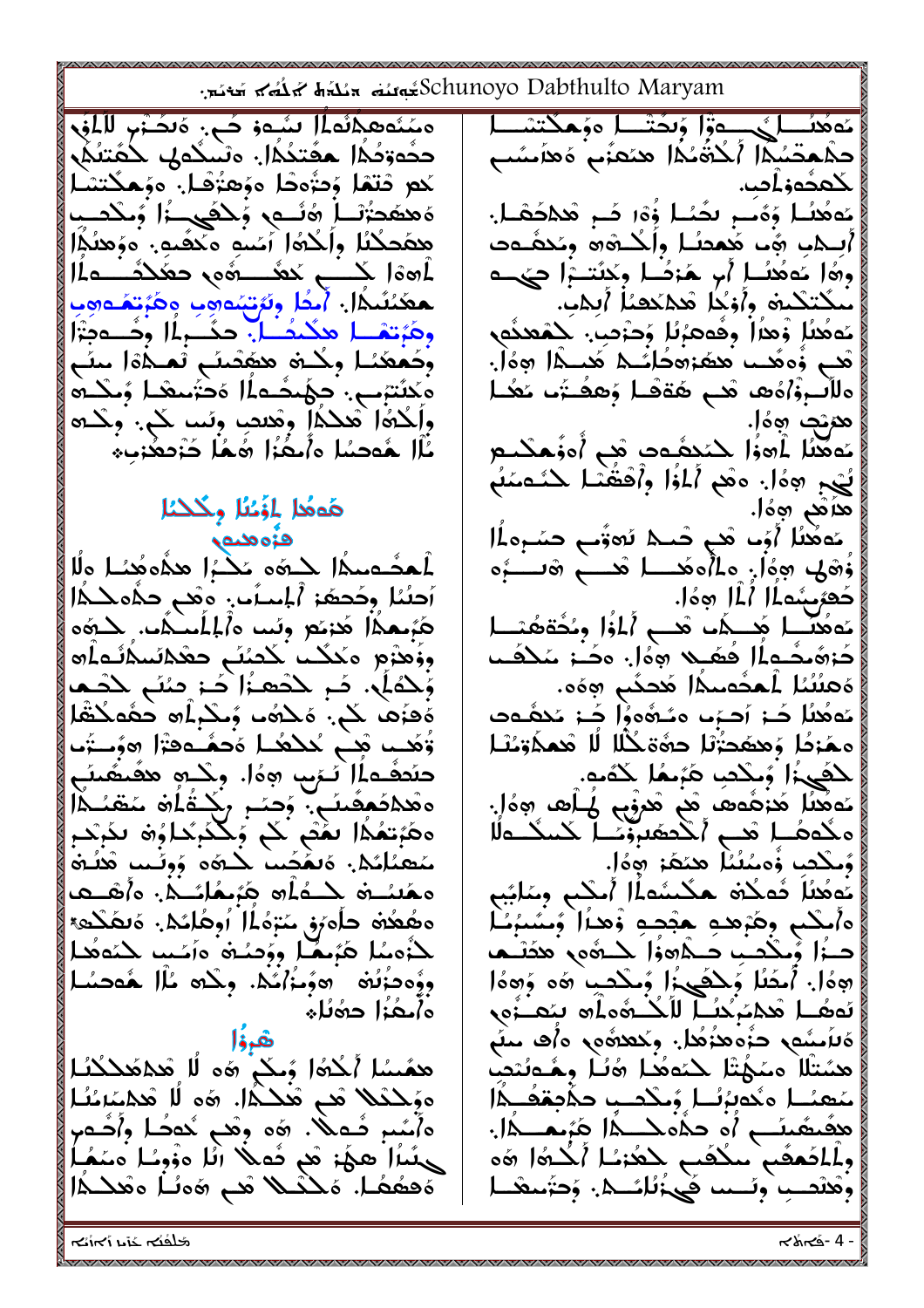Schunoyo Dabthulto Maryam يُتَمِينُهِ بَدْنَةً لِلْهُمْ يَحْدُمُ بِ وْمِيُنُبْكَا لَحْرَهَ مِعَكْفَى مَكْمَضِيَّدَأَرَهَ ەسُەھُكَا إِنْھُيُا وِنَسِطِ كُمْ. ەَحسَنا أُوْج وَمِكْمَةٍ هِيَهُوفُوبِ). وَكَحِفُوكُمْ وَلَمْ يَهْدُو وِإِحْنَا هُم حَدَّه! هَٰذَـٰدَ هَٰٓ مُعَهَّدَ! ضُـــوَـــوَـــُم الْـوَوَـــَـــل مُـرَوَّــــو مِــــــومِ أُلَمِنْكُمِهَا كُلَّى. هُ۞هَمِنا ۞ه هُما وَسَلَّــهِ حكَوِهُدومُا اللهُ وَحَكَالَ وَحِدَاهَ أَهْلَائِدَا أَنكُم هِجَا ۚ هُم سَهُمَاً. وَسَمَ لَـ20 َا<br>حَجَمَتْتِهِ إِلَهِ مَا وَٱمكُنِ عَلَيْتِهِ حَمْ ضَ فَلِرَوْہِمِ وَيَسْوَوْنِ حَجَدُوهِكُمَا وَلِمَحْتَلِ بُدْولًا . لَلْا سخْبِعْدِهْلُ وهُنْبِيعُظْ هُجَنّْزًا . لَلْ حَقَّـبِ أَصَـٰهَاـبِ حَقِيلاً وِهَمِنُـل حَجَّـ: أَرْبَهُـلْـ هرهــفي\أ وَهِسُححُــأٍ مَكْ\_ءواٍ. هَيُعَب وِلْدُوۡهَٰٳ حاۡكُـدُّهَۥۦٱ۞ هَحَـٚۖڔٖۦ هرۡحَۃُنَـٰڡآ۞ لَحَدْمَةً هَع*َنْرُواْ* حَقَاؤُهَ. *أَمَّنْ* كَـعَدُهَ<br>هَعكَنِـــم لِقُفْـــهُ مَجِدُّـــا لَّا فَيُحِمُّــا ٱلۡݣَاهُمَٰۚٱ ۚ وَهَذَا مِكۡقَمِ ۚ مَّـٰٓءَۚ وَهَـٰٓءَهُمْ وَهُمْ وَهُمَّ وَلَهُمْ وَلَهُ وَلَهُ وَل لَّٰٓ هُم حَمُّوهَـٰٓا وَهَٰذَٰٓدَٰٓ وَيُوَاٰۤٓا وَهُوَٰٓئَآا حمّه أَفْــْـه) أَمَا هُ أَهْـــا هَزْماً هُـــا وِكْلَاهِ هَمُحْدَمُ وَوَدٍ حَسَاؤُهِ أَا وَرَحِسُكَ ەئئەھُىل وشىمىلا ۋەھۇل كوھۇل. دەپ ە دەڭدۇ ــە 1 دىـــكى. ەكتى*ق*كىــــوب<br>مەدۇبــا ەمۇكـــى دىنتىمــا فھمــكى. مُعجَّل كُلِّه مُحْجُلٍ وأُقْعَهُ أَلْفَا هَنَّمُ الْحَكَمَّ دَهُـــدَةِ دُمَةَ أَمِ وَجِـٰهُـصــةُ وَلَعـــلَّا. دَلَا ەَحْفَتْط وْرْتَجِّـدْه لِمُصَـزِلْ. مكتنىُڡْــا ممعَّتمُثَلُّ مَكْمَعْلَمَ جَتَهَل هُو زَوْوَا وَأَسْكُو<br>وهَمشَبِـدِ جُــــزٍ أَبنِ أَكْــِــهُ إِلْمِئْنَــــكَ: هُكْمًا هُا هُجُ أَجِدُوسِكُمْ وَ لِمُبْلِ لَاه هَهُمُم لِكَعْدَاً. هَنْقَا كُلُّهُ مَالٌ لحْدَبْنَــٰٰھُاْ مِنۡعِمُــا كَـــم مَحۡقَىــفَ هَٰٓ كَحۡمَدُوۡهَۢۤا وَمِكُم ٰ هُے عَحۡمُ ۡلَـٰهُا ۡ ٱ هِ قَعَـٰهَا َحْبٍ. ولأَبْعُثُ هُرِهِيْبا أَقِيَّــدْ كَبِ<br>ولأَهْجِلًا هَجَيْنَــدُا وَهَلاَجُــدُا أَجْهَفـدٍ لأئميلا. هنجعًا لكنه مفهيِّب لكنه سَكَتُمَاْلِ هِنُرُوا كُلُو وَمَصْحٍ هُمْ وَهُوسِ كُمِ. مَكَكَتَمْهُا مِنْعِمُ! هُوصُومًا ا لْكَيْمَةْلَا وِلُوهِوْلَ وُولُووْلُ. هَفُلْهِمْ هُنَّى. هُدَّنُنْا وأُهْبِهِ هَعُنُنُا كَيْنَ مِنْ الْمُعَاشِرِ مِنْ مِنْكُمْ مُعَامِنًا مِنْ الْمُحْمَدِ يُـقَوْا بِحُبتُكَا نَا ٓحَمِ وَنَاهَٰذَ: لُمحۡعاُمٖ حَجۡدا کے. ہۡأَشَا وَّہمُنُنَا مَٰے<br>مَحۡعَدُہِوۡنِــــٰذَا مَزَیِـٰہٖ کَـــــِـہِ أَبِدَبَ أَنْجُمْحِبِ هِرْمِيجُا هِيَنْعُبُمَا. أَهْلَمُهَاهُمْ مِنْ الْمُجْمَّدِ مِنْ مِنْ الْمُؤْمَنِينَ مِنْ الْمُسْتَمَارَ أبسطيا أمكامحسيا لمستأذ وهُبنست الله أَحْقَمِهِ لَكُمْ. لِكَمُلُوحٍ وِلَا حُسَمَ مِهَمْنٍ. م*ُح*ک ُحنُل ِ أَبِكِبَ أَبِكْتِبِ لَمَوْكَا أَسْتَرَا وِحُجَدَّهِكُمَاًا مكعنيُكُم هُو وِعْكُمْ هِهُ أُحْمَدِكُمْ ا سَدَّىعدَا هندهُا أبدب. لْمُحِكِّدِ مَحْيَحْلَ لْمَوْسَوْهِ حُسْرُوْلَ مُتَّتِبِطُ أَبْلَمْتَ أَمْخُذَهُبْ أَهْلَأَ وُمَعَيْنَدُوا وَمَثْنَا مَمْكُهُكُمْ. وَضَرِ كَخُدْهُوَنُهُ هَـٰلًا لِمُعَوَّلَ وَحَمْكُمْ هَاتُمْ وَهَٰعِسًا ٱلْمَلِهَٰذِ. ومُكْرِبُلٍ حَكْمَكُمَا هُدْجُعِ ۚ هُ - هَكْتُكَ لْمُحَمَّأَ أَ حَثَمَكُمْ ۚ مُعَذِءًا أَهْوَدَ مِنَّى مَكَنَّ أُبِكِكِ أَبِكَسِ كُنْتِكَا وِصَكَا وَهُبُمِكَانِ أَبِــدَٰبِ أَمذُمَٰتِ هَٰٓئِي نُمِــدًا اهْمَــدًا وِلَٰا أَهْمَاهِ هُهُا وِكْتَ لِكَبْحَةٍ عَاهُدًا. هِٰ وَلِكَسِكُم حَكَـٰهُ هُبِ ۖ صَنُـٰاً وَقَعَـٰـٰدًا).<br>وَعَـۡدِيَٰمٍ هِجۡءَ هِم زَوۡدُ لِيَحِـٰٓءَا. مَدۡـُمُّا. محوما . أيدب أمكسوب سالم هجانا وحكار وحكيدا وَهِـــْلَا وُهِ هُـــزُا هَا هُوْا هَلْـمُــــوسِمُالْ. يُلَّا هَفَيْيُدًا مِّم وَّه هُدَا بِ أيبكم أتكبحب ومخزاميهم للقيملا ەۡحَكَٰكُعۡلَٰ شَمَكُنَّهٖ وَۚدۡدَٰٓئِنَّهٖ اَمۡسَلَا مَنَعۡدَلَہِ۔ وكش مقشر فيحفش ومنتقا ومتقا ھُوبُل وهُدِيُكل انُعُيُلُ. أَبِكِ أَسْكَنِفِ وِلَا هُقَف خُلْحُلَ شُمَلَاهِ بِعُثَرِ كَمَحَبَّبُهِ أَحِبٍ. هُحِفَّة كُنْفَــــاً هُدْمَّةٍ ُخَلَّــــاً. ۚ وَجَاهَدــــۃُ أَا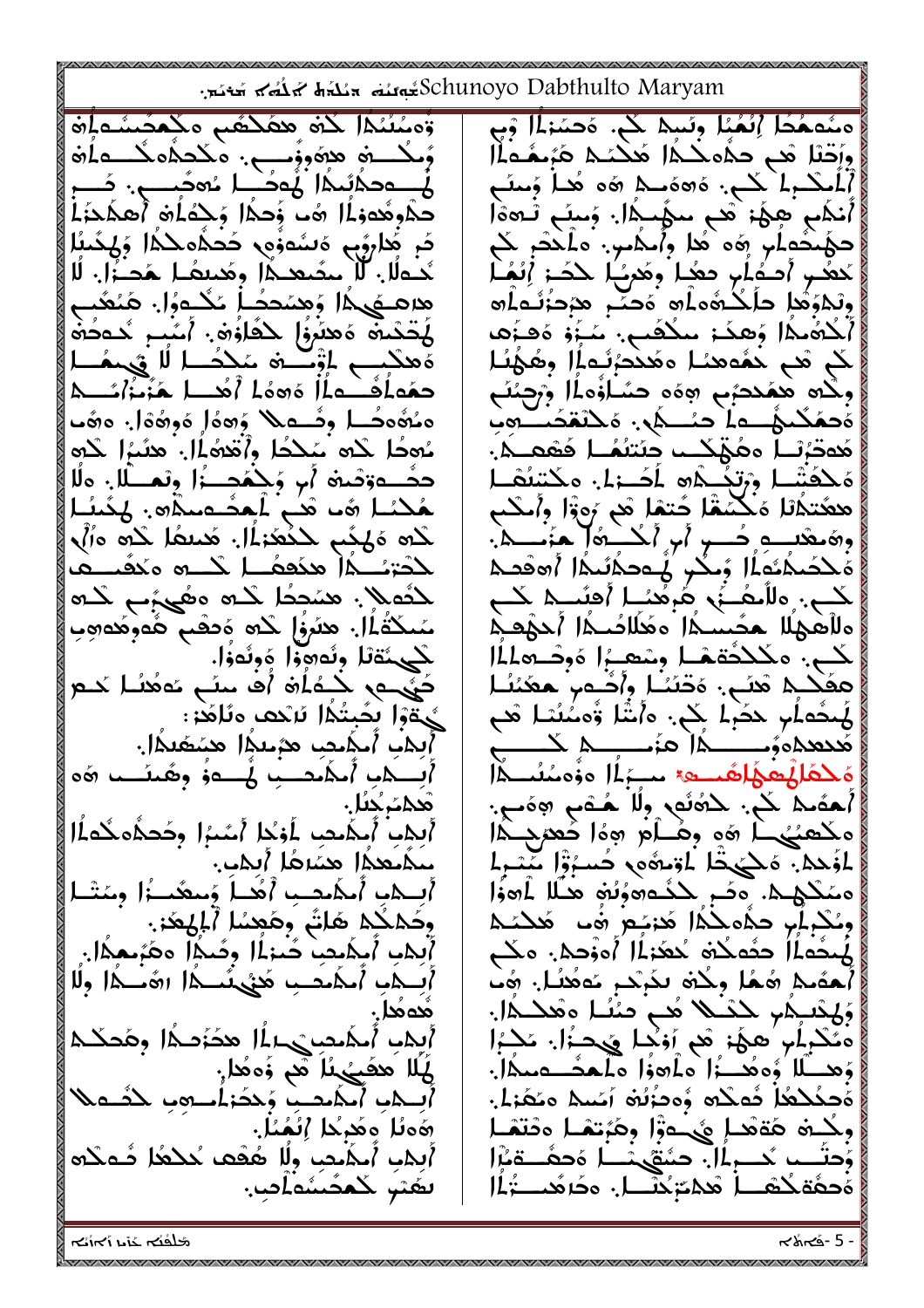Schunoyo Dabthulto Maryam يُتَمِينُهِ بَيْنَةٍ جَمْلَتُهِ جَمْلَتُهُ بِمَائِينٍ لِمَنْهُمْ بِمَعْتَ أتكم أنكبحب سعُنعكا جِنْقَا وِجْحَبِ ەَحِكْكْتْتُوم، وَحْنُبْ بْلِمُوهُوْلْ. وَهَيْخُتْلْ وؤُكِنا حَكْمِيَا الْمَحْسُنُوا وَجَعَدَتْنَا ا هَٰٰٰٰہٗہِ وَیٰٓا ہٗ اوۡ مَا وَ مُکْنَ حِنۡما ا ٥وِ١ٞۊٮُدنُدَا. لِمُ٥وَّا وِنُنَيْ أَمِ خَتَرَالًا. وُهُدَاًا أبكب أمكسب وحنوها هلا وهففتص وِثْتَنَبِ حَيۡمُـــأَ. أَوۡكَــٰا وَهكُوَــَـا<br>كَـٰعِدَۃُصــِــدًا. حَعَنُــــا وَهِمَصـــِـلًا أَوْهُدِهِ الْعَلَمُ أَكْمَلاً حَرْدُهُمْ . أبلكم أتكمصب وكموهبا هوليا وقبيه لِكَعِمَٰحُسِـدًا. بِحَتِّفَـلًا بَهُسَـٰٓزَٰٓءَا وِوَّهِجَے هَٰنُسِـكَٰبِ حَــٰهُۖ فَــٰٓءُ | وَعِنْحَـبِ مَخْمَحُــا هُ بِعَدِهُ. هُمَعْقُلُ هُوَيَّذُاْ وَحَتَّمَٰى كُنْهُ. هَ كَمْلَــْ هُوَ إِ مِحْــِـكَ اخْــَـكَ فِي أَهْمِــهِ ۚ هَ نَسْـَــكَ هِ سَكَدُّاً مَعَنْتُ الْمُحَّاْ وَفَيْ صِبَ قَوْبَوهِ ذُهُلٍ مَمْكَتِبْنَا وَمَبِي حَذَهُا. مُممَلُم حمْمالًا ضَرِ هِزَمَسَ خُصْدُه حَلَمًا. هُزَمِهُا. وَإِنَّسَاءَ وَوُهِزْهِدَا لَكُمُحْدَوْلَاصِ همَعَنْمُنَا وِمَدِهُكُنَّا وِوُنَزِي هَزْهَنْهَ حِكْلِهِ وَإِ. وأَو جِكْتِسْا هَرُجْنَا ٱلْمَطَعِ هِٱلۡاهِ ۚ هُمۡ ٱلۡاَوَّٰہُۖ اٰ ۖ وَّٰٓ مُنَّصَلٌ ۖ وَٰٓ لَكُفُّ وَتَصِ ٱمْ مِّ مَكْسٍ هَ/هنَّبٍ: لمُا حَملُكَمَا ٱلْحَــهِ وِحَفَــهِ ۚا وِقَحُــة هُـومُثني. مَـرِ ثَعْلَـةُومِ هَـنِ ثَعْمٍ هََمَــٰٓ;)<br>ٱلمَّنَـٰجِدِ بِهِوَهِ وهُعْدِهِ. ثَعْلَقُومِ يُوجِ هُمْ دزُ حَالِ. مُعَمِّلًا وَأَسْلَمِهِمْ وَهُمْ مِعَنَّ مِنْ الْمُحَمَّدِ بِّابٍ حَمِكْتُمَا هَننَا مِنَعِمًا وِنَوزًا أُثْلِكُمَا. بِلُ حَمكَمُا حَيزِلُمْ وَصَدًا وَهَبْعَهِ ۖ . لِحَدُومُتِصَدِ هَلَا أَلْمَخْدَمِيمًا. ` ضَرِ ضَيْحَلَا لمُا حَملَكْمَـــا هَيْئِمُـــدًا وَمَـــدًا وِلَا ووْهسُل كَلَساُل هُحجَلْلا وسُتبْلا هَٰاهُ سَوْل وَكَدِهُوا هُمَاهِدًا وَوَهُوا حَسَبَ وَاللَّهِ هُدهُدا ِ٠ لمُا حَملُهُا همَحكــه محُهُـا وِصْــه ەُوْەُٱ قَدْمُصَعِّبِ مِەْهْ دۇشى دۇلمىي. وَحْدِمِ مَتَكَلَّمَٰٓاْ وَبَسْلِهِ قَبْ جَعَيْنَا وبالمتأنصين َّأَء كَمِكْعُل مُعَكِّلٍ مِّتْلٍ كَرِضِهِ أَوُمٍ. هْلِمُحْكُمِن وَهُمْ: هَجْعَعْفُنَا وُحْكِب َ مَعَسُّلاً ہِ كُلاُمُنَا ضَرِ ہِمَيْنِ بِ ہِمَہِ.<br>مَكِنَا ۚ فَعِ خَرْعَصِ مِنْبِكِمَا ۚ وَهَبِّنَمَاْ وِكْتِبِ أَه هَٰكَـٰدَا لِمُحُمَا الْحَقَـٰصَٰفُ أَف مِنَّعَ مَكِمَتًا وَهِتَّقَدَّلَّ حَوْلًا مَوْهَا ۚ وَحُـلَ وِهَٰهِمُبْصَبٍ. وِـٱلْمَٰعَصَبِ سَكْفَبٍ كَلَّصَۃُ|<br>وَهُنْصٍ وَيُبٍ. وَيَعْصُ كُمْ قَبْلِ صَبِكَ أَنَّهِ<br>كَذَابِ أَ شَوَهُنَّــا وَيَنْوَّصَــا وَعُوصُلَــا قَـْلَا مِكِثْـا هَنَقِكُـِدًا هَفَبِـتُٱا هُدْب هِهَه. هلْعَصَبُدُا وُهِيَئِيُدُا هِزَهَيْتِ.<br>وَهِهَهُ عَلَيْهِ الْمُوَجِّدُا وَالْمُسَوَّمِيَّةَ وَ سُأَبِ 1,000\$ هِعَمَا وَهِذَاسَبٍ. سَنَكْتُهَا وَسَيْتَةًا. وَتَعَزَّا هَيْلَةَ وَهَكَعْدَةَ جَرَجَكَ فْتَىٰݣُاه وِحُكْهَا. وَنَقَا كَتَبَسُّهَا وَنَنَكَ ۖ وِنُووْا وُووْومْيا جِـدْ30وَا جُنْعَنِــي. هِتُوْعَا لِكْمُتِيضِيًا. وَيَعْسَى هُلِكْشَــوُلُمْ وَأَوْكَــدِا وَهِمَرِهُمْ. لَمِي هَٰذَا وَهَاأَتَارَ وَهِيهَ حَكَمَى. هُتَدُمُا وَنُمَعَنِّي وَمِتْزَا. أَخْفُوا مِنْتَبِلًا طَّحَمَاه وتَعدُّوهُ لأَوْحُلَّ حَعَيْبًا ۚ وَيَضْلَ ولًا هَسْنُاْ وِسُكْمٍ لِلَّوْحُلِ. وَْحَفَلًا مِمَتِـْلِل<br>ـاهَتِـهَا وِلَلْـهَسُـبِ وِهِجْمِينَا حَجَنَــجُلِ.<br>عَبَــهَا وِلَلْـهَسُـبِ وَهُجْمَــبِ حَجَمَــــَ وَحَقَّىهُــدِيَّاهِ . وَيَسْهَــــا حَتَّىبِعَـــدِهِبِ لْكَنِّصْلَاا وِٱحْتَّىبِ هَأَسَّبِ هَوِوَّحُنَب هُوِفُكْتُوهِ ۚ كَنُتَوۡلَ هَٰذُهُ مَعۡنَا ۚ وَٰهُمَدَهُ ۚ كَـٰلًا ۖ مَتِ لَمَّا هِجُمْتِسْبِلِ وِنُـوَٰوَا أُصْحَـٰكِمَا.. وَحصْـا يُحتَى مِنْكُمْ عَلَيْهِ الْمَحْسَنِ الْمَحْسَنَةِ مِنْهَمْ مِنْ هَجْرَهِ وَحَجَمَتُنَا ۖ فَوَجَدَانَا ۚ نَحْجَدَ ۚ أَنَّـ وَ وَّحَـــُّــ وقداهـــُلاَ أُأُو ومُحكفــا هَنـــوَّوى.<br>ــمحّــْتسَــا وَهِدَفَـبٍ. ـأحكمَــتَ وَلِحَمسَـبِ<br>حَوْصَــا. حَوْبِــدُا وَجِحَــمـَــا أَحـــُلل أُأَوْ حسُنُوهِ\$لُو]ُرو. أَمكِّلًا وقع مَنْتَا وَمِينُو<br>حفَّوا الوقع فَتِتْدَا وقَوْلَانُمعُم حِبْعَدَارِهِ هُوصُلُ وأَنْجُدُ النَّقِيمِ لَكُنَّةٍ. لَاصُومِت مَعِدْهَــم أَبِ أَسْكَتْـا حِثَة كُكْسِثُومِ ەَخْوَمْتُو ھَرَىمَا ھَمَّا خَرْقَعَٰزَبِ ۞ امحذام المآخر الأنفك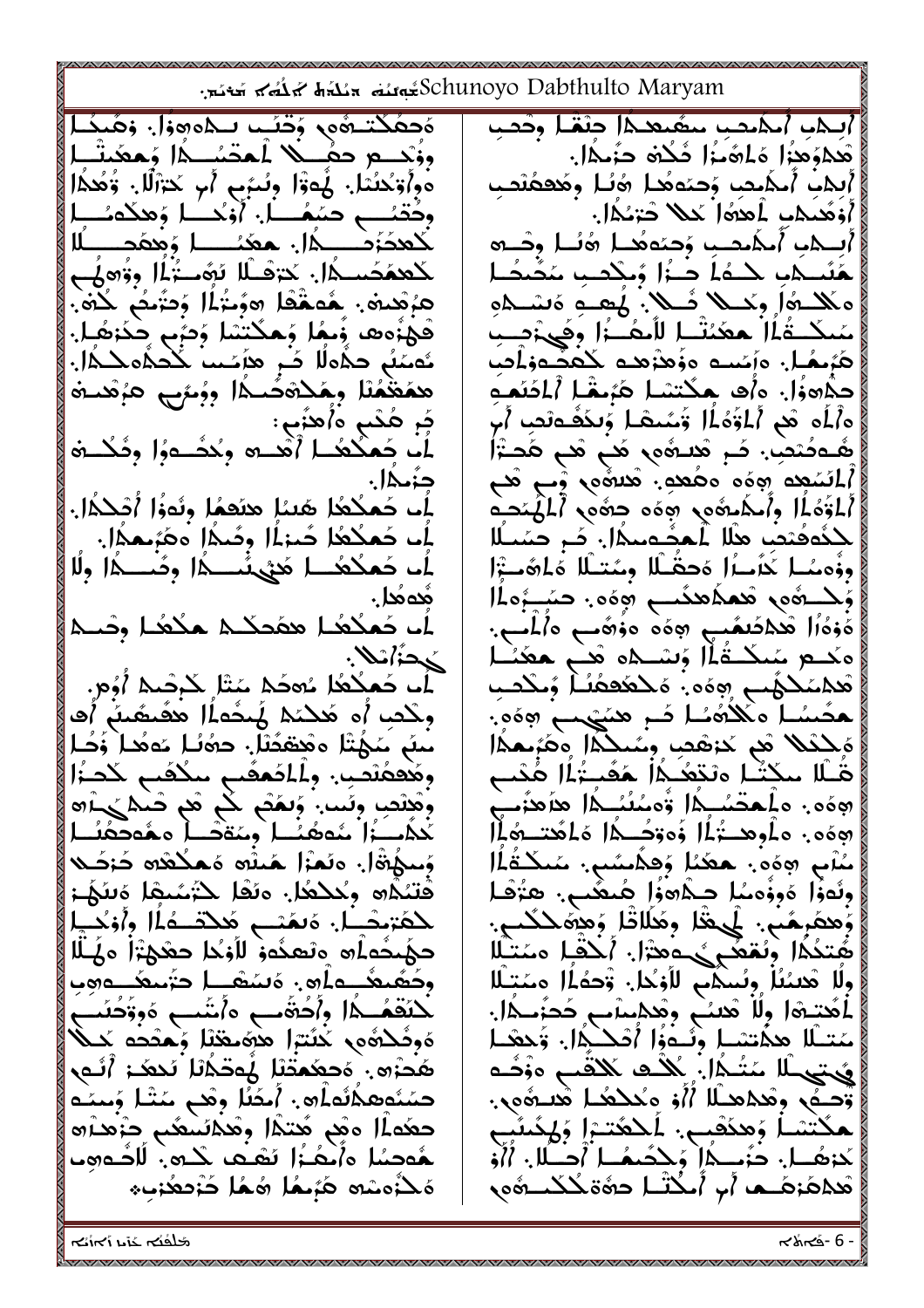Schunoyo Dabthulto Maryamئەمىئە يېزىكى ئەمەنىيە بىرىسىنى لحوَّه وهُزَحَداً وسُبكُمْ سْآةً لا هُعِمَا ligi? لكه. أبكب حققبك حقتقيم لحدةه قنوهمه المحْمىمْا لِإِنَّهُمْ هَاؤُا حَزَّمَٰطْ هَمْحَرْضًا وِثَلاَهَبِ ثَـٰٓرَبُٰدُا لَا نُترَىٰہٖ نَـْلَهَ. أَلِـٰكَكِ أَسْمَابِ لَكُلًّا هُدَوْضُعِبِ لِأَلْمَهُمْ وِقُدَوْهِنَا ا وُهمَس حمَعلًا حذَّهكذُا وَحزَّمحذًا ولَّا وِلَـٰءوَٰا لَا محمَصْــو حْـــدَه. أَبِــدِبِ هُمحــدِبِ فُكْسُا. ەھَڪَد حَصَّەتِصُلَاھ حَنَّقْصُدَا نُحبِلًا سُرْبَعِينا كُمْرَةَهِ وَهَٰٓوَهُمَا وِلَيْعَوَٰٓا صَّفَدُا. حَــهَء هيُحالًا مَحْسًا وصَّعَـــــم لِكْعَسِفْعِ ٱلْمُخْرَجِفِ لَكُلُهِ. ٱلِـٰكَلِ ٱوْفُلِـٰكِلِي فَسُبِا وهَٰذِهَا كِنَّقْعُكُمْ وُٱلمَّهْعَبِ هُبَ مَكْصًا ْحَدّْهَكْسًا هُم لِمُؤْتِصَبِ كَلَّةُه صَّحَا حَدْهِ حَــدًا وِلَا حِمَّـــزُا. هَٰٓيَلَحـمَوْ حَدُّهِ هَدَ يُحِيُّ حَدِّدُا ۚ هُوَ مَسْمَعُ لَا يَعْمَدُ }<br>لَا تَقْمُدُا حَكْتِمُدُا. فَي هُمْ الْمَصْمَدُ الْمُصَدَّمَ وَهِدَاوَهِا لِحَفْمِلا قَتَبُ فِنْهِيلَهِ. وقم لْمُزُنْسَا أَحَسِهِ هَتُسَا هَنَّدَهُ وَأَمَّا لِلْمُعَنَّسَا وَمِحُــمْ كَــِيهِــمُّا هَكَـبَــكُمْا. هَدئِكِـمُــةُ<br>هَنَــأَا وَمَلَــ تَـكُـهُ حَـبَـمُ. ـكمَّه هَجَـمَـُــا لَا هُدەڤىم وِلَاهِدْمِي لَمُحْسُدُه. أَبِكْب ومَتْنَا وأَلِمْلَوَٰى دَاهَيفُ] وأُوْوُبِ هَعْنَا ؤَصَّـٰهابِ الْأَهْتَٰوَ ۖ وَأَعْدَاهُ ۖ وَحَرْحَسْهِ ۚ حَقَـٰكَا وْكُدُوتُوْلْمْ لِكَثّْكُمْ يُحْكَمْ الْمَرْبَعْلِ الْمَسْرَةِ وَالْمُسْرَدِينَ مَسْأَلَ هُوصُبا وأَبِعُزا حووُباءِ كْسِهُـــدْ» وْكَكْتُـا ەقْرْھْــە. أَبــكْب أَهلَكُــدَبِ فَيَــزُل ثَنبي معقَنبِ وَمـُـلَ<br>لكَـــدَه هُذُه ـُـــل وَحــــزُل كَـاتَهَمَـٰــــل لِّكُم أَمِهِ كَلِّهِ آَةَتُمَا وَهَدَكَتُمْ هُمْ أَوْتُمِا كَعِدْكُـُـهِ]ْ10. أَبِـكِي مُ10كِبِ هُوَوُسُـل ه)ؘۊڬٝڡٮؙڴٳٳ؞۩ؙۄ؋ۿۺڗۅؘ۫ۘٮ؋ڞؠٚ؊ۣ۫ۑڿؙڴ<br>ٮؙڂڴؚڡؿؾػؙٳٳ؞۩۫ۄ۞ڡؙڶڔڮٚڝؙڵٳۅڷڶۿڿڗؘ*ٳ*ۑ؇ لكِتَوه ولَا جُوَدُا وَلَا جُوَكُكَا مُحْصَر حقَّــوهـنـّـــو بِحَكَمَــــا هـــاللهِ هُتِكَـــكِلّــهُ أو لْكَمُلُل هَجْدُلٌ وَهِيَـذُو هَي لِمُوهَكْـدُلُّ أَه ەقدۇك ئورا ھَــوفَـبِّع كَنَوھُــا ھُنُــا ِهَقَهِٰلًا وَتَسُمُّالُ وِهَتَـٰكُمْ هَٰذَاهَا وَلَمُؤَمِّوا ال وهُوَلُنْصِ أُوصُـٰهُ هُـٰهِفَلْصِ وِقْعٍ نُحَـٰهَٰلُ. أو فُوهُـا هَبُـمُـا وَهِعَنْـــهُ هَٰتَـنُّهْـا جَزُوحَةُتَصِ وِإِذَا بِمَثْلاً رُبِءَ جِثْمَبٍ. أَنِـكَمِنِ وؤهمًا وقعصًى للعَكِمُعُم الْعَصَمُ ا وِهُـٰقبُ ۚ لِحُمُّبِهِ فَتُرمِبِ لَا هُدْفَنَنِعُۭنَـا. }َه أمكامتها ومتوافد وبمستمر بمستدر لْحُكْمُكُمْ هُعْسًا. وَعَتْسًا: هُوقُوَوَهُبُكَ. لْحَقَّــمْ أَرْجَــلِ قُلِتُب لَحْسَلُكِ وَهـْرَل ونَاهُــْــهِۥ ٱههۡــُــُلا وهُقطُهَــِـل وبُلۡتُــِحٖ ەمّەھُلا كَمِزْجِبِ هَٰذِا أَنْتَ فَيَادْ وَمِنْتِهِ وِأَوُم لْكَرْمَنُـهِ أَوْسِ. أَه حَذَّهُكْـهِ حَشَــٰهُ اضَــٰمُ هُصْبِيْلٍ ، مَنْعَسْرُا وَيَتَقْبَلُ أَحْقَسَتَفْتِ هفَبْسَكَ حَشَكَ مُحْبَطَ أَكْتَمَا هَذَهَرَ. لحَدُّوهُوحِبِ وَهِعَمُـا وَجُدُوتُوْنَـا إِهْوَمِــدَبِّ سُخُلِ هَٰذُا أَهْمٍ هَأَهْتَنَصِبَ: مَأْسَفَتُ لِكْتُبُوهُدِي. أَبِيْدِ أَوْ حِكْوِيْكُمْ! أَسْكُنَا وِضُـهِوَكُمُّا. ۖ مَه هُنـُـل هَــبِ أَوْحُــل وِثَقفَـبِـل ٱُهٗه وَ أَنَّهُمْ مَوْحَضٍ وَسُيُّبٍ هُمَّ ٱلْعَنِيَّةِ وَ مَنْ يَجْمَعُوا وَ مِنْ<br>يَأْهِ فَيُحْتَضِي أَوْ أَهُمَ لَلْ هِبَوَيْهَا وَحَكِمَا أَمْلِغُنِهِ مِنْ الْمُسْتَمَّالِ هُــ حَرْنُـــدُّا ٱۦلترجــــــــــمـِ رَمِّــــدُـــدُ مَــَــدُــدُ وَمِـحُــدُ<br>دَكِـــوَمِـدٍ. وَهَا شَـــدُ شَــوَتَحُمُّا وَلَيْتَـــمُّا لًا هَمَكَ بِــَكَانِ مِنْكَــِـبِلَا لَلْـ هِجَــهَـمَكَالِ. ەھْبِنُھِـدًا سِدَّىھِـدَٰا ەَبِھُــۃٖلَا صَدَّە وكُدورُكاً لكَعرَهُ مَعْنَا الْعَنْصِ إِنَّعَظْمَةَ صَبٍّ. وُسْلَحِلْ حَكِفُوكُما فَصَلَّافِ الْمَذْوَةِ وَأَوْكَرَ أَلَّا هَٰمِنَّـبٍ ﴾ أَهْـــــهُ/ وَإِلَّا هُدَهُدَـــْ الْأَ للَّوُمِ هَبِي أَوْحُمِلَ. ه/ُصَّــهِ حَسَــهُ| هَبَ حەَمعُنُه£ا` اوۡضِّلٖ هُوصُبا ۚ هٰذهَ;صُبۡ هُجْزُهِ. أَأَلِكُمْ لِمُحْلِكُمْ لَا وَوُكْتَحَتَّ منفص ببقنه مناظمات

**//wwwwwwwwwwwwww** 

 $\sqrt{2}$  ,  $\sqrt{2}$  ,  $\sqrt{2}$  ,  $\sqrt{2}$  ,  $\sqrt{2}$  ,  $\sqrt{2}$  ,  $\sqrt{2}$  ,  $\sqrt{2}$  ,  $\sqrt{2}$  ,  $\sqrt{2}$  ,  $\sqrt{2}$  ,  $\sqrt{2}$  ,  $\sqrt{2}$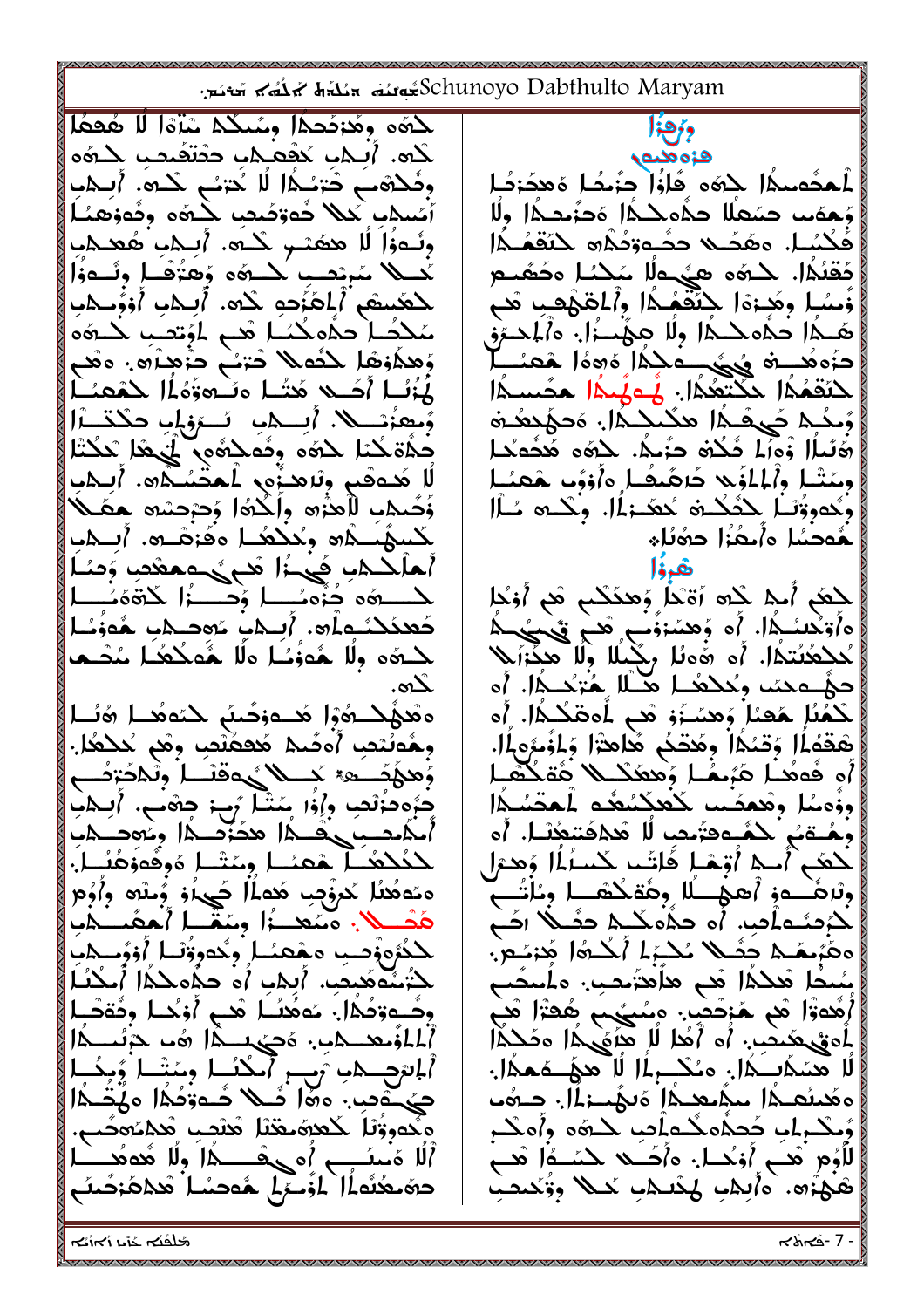Schunoyo Dabthulto Maryam يُتمين سنة الله جَمْلُهُ جَمْلُهُ بِمَ يَعْدَمِنْ وَحَيَى ہِ حَدْثَتَ وَقَتَصَبَ وَكَدَعَتِ<br>قَدْمَعَقَسَٰی أَو مُكْمَ لَمْ يَحْدُوا فَدَسُونَ لمؤونه ومقكفيها ومشابهتها وَهكْتِسْلَ هُوقُبِهُب جُوَّقَالَ سَفِعْتُلِ وَنَقْمُكُل وَاصَّصَٰــمِ ۚ كَحَبْصِبِ ۚ هِدُهِ هُنُــا ﴾ كــههُ و وهَبْتِهَا مَحْمٍ لِمَحْمَدًا ومَطَلَقَا وُمِنْنَائِكَا وَهُصْحَـٰهِۢبِ حَخُـٰءِضُمِـٰبِ وِلَّا ٱوۡحُـٰا۔ حَـٰہُہ لَكِفَىءَمَـبِ وَصَلَّا هَبِي ثَمَـهِ\ هَمَعَمَدُكُمُـل وْهْتْصِبْ أَيَاحُهُمْ وَلَا هُمْمِيكُف. كَمَةُه وأَلْحُدُهُ | هُزَيْسُنَــع. `هَجُعَـُـُـهُــدَ هَـنُوجُــا .<br>هَكَعَكَمَبُ مَ إُهْنَيْءَ .<br>هَكَعَكَمَبِ *أَوَّحِجَّا وَوَجِبَا* هَٰذِيَّـِمَ وَْتَكُرْأَنَــــْمَوِّتِ ضَــرٍ ۖ لِمُحَكَّنَتِــَتِ بِـهُنَّاسِـــِي. لْحَدُهُ ۚ وَأَهْقُدُهُمْ نَحْلًا سُرِيْضٍ ۖ أَوْهُدَلِكِ ۖ صِّلاتْصَــِب. كَـــةَه وَلِمَقْسَــكِ كَـــلًا وقشب حَــَمَــٰ قَــَاؤُا وِحَــٰٰءَوْفُـٰاً). هقْبُ فْـەرْضُمِيا ەَسَّىلمى خَرْزَىكىمىيا، كىھە جُەرْحُكَّا ٱلمُحْسَّدْ حُكْثَ حُعَدِلُهِ. وتَزَقَ قُوهُكُمِ وَتَعْقَدُ وَالْحَمَاءِ مِنْ الْحَدَةِ وَالْحَمَاءِ لَمَسْتَمَعُمِلْكُمْ لِمُسْتَقَرِّدِكُمْ مِنْ الْمُسْتَمِرِينَ مِنْ الْمُسْتَمِرِينَ مِنْ الْمُسْتَم وَۢٮٮڵڰؘ؎<u>ۄ</u>ٮؘؚڔڞؘ؇ *أُ*ٯٮڷ*ڗ۫ڹؙ*ؠ<br>ۄػػڵ۩ڣ؋ڡڡؙۻۂڶڣ؞ڂڂۣ؋ۄ؋ؙ؋ٶ وهشما وأمريقه بمستحق وستحقى بمحتفض مُعْزَوهَ وَهَبِ لَقَعُكُمْ حَكْتَعُكُمْ . ەئكىز مەشمىي مئىللا مىنىتُى. نىستەە مكنهنا أمْحِجَمَالِ مَجْمَعِهِ مِنْ مِكْتَمَامَ مِنْ مِكْتَمَامَ ومُوَهُدًا هِقَةَ كُلُّهِ وَهُنْتَصِبْ لِكُوَّارِهِ. وقَعْتَبِ ٱلْمَسْكُمْ لَمُعَلِّمَا وَقِعٍ وَمَعْكُلُ. مَحمْعته هَاسِئْلًا مِتَن دَتِنْدًا. وَوَعُمَلَ عُبِيكِلٍ أَبِيهِبِ حَفَزَوْهِمَا أَهْوَوُبِكَلَ. المنهن المُسمَّم الْمُعْرِهِ الْمُكْمِمَ بِهَا ةسكب لحككا فُكبه فلمُط ممَرْجُل وهم مُحُط هِـلًا فَقَصْلِ مَوَّتِووْا ٱلْمَحْصَـٰٓابِ أىدى. أَشْكَلْلْمَمْ ٱلْمُؤْمِنَ مُلْزَحَةً هُمَ َ أُڡ شَؤْء كُلُم هو مَا شَدْهُ مَفْسُدًا مكنه المعنَّف المُعْرِه، أمريكَ مكسكم مُكْتِبًا أَكْسِفًا هَٰنَسُمٍ. أَفْبِعِبِ كَنْ هَ تَعِهُمَكُمُ ۚ أَه يُكْبُمُ أَيَكُمُ أَهْدَأَ وَسَتَدَلَ . وَحْدُهُ أَمَكْنُا ۖ وَمَثَا ۞ه وَقَفِ هَدَمَتْ رُكِّبٍ حَكَبٍ أَهِ مَكْبَرٍ! تَوْهُؤُلُ هَٰجِكُ أباترجهب. وهشره هُكْنَاسُكُ هِكَوْهِسًا سَكْفَسِ أَهْ مَكْبَرَا ۚ فَعَوْهَٰئِسَا. أَبِمَنُسَا ∖ى∆ت. أَكْسَنْكُمْ أَكْسَفَرِهِ أَسْتَكُمْ مَالَ وتوؤوه حكيب ويعقبا فأمتى وأصبب هُدَعُم. وقدي رَهُّبِهُمْ عَهِ هُدُا ٱلْمَكْـٰـٰهِـ ۖ<br>حَـٰـٰهُـا هُوَجِعُبا وِلْقَصَـٰلِ وِقِدِّـِهِ ٱخۡـٰٰٓةُـبَ ەتمكەنى كىي ھەزم*ىئى*ا كىملى:<br>م*المال*ىكى مىئال مېڭىغا كۆ<u>ك</u>ەلمىن. ه لَمْسَعْفِيْبِ مَسْتَحْكِي هَعْنُغْكُمْ صِبْبِ. أَلْمَهْنُوهِ بِـ غُومُعُلَّا مُتَمِّسِهِ أَمْكُلُّتُ فَرْوُمِعُنَّا ەتىھى ۋە ھىلى ھەكىمەت ۋىگىسىلا<br>جىنئەھكىلىمال ۋىڭچىپ، ەتچچىشى ھىلى كَحِيْهَـٰـٰهُا هوَمــٰٓءَا حَقَـٰاوَۨا (و)ٱلْمِرْكَـٰـِـه ضَّفُكُمُونَ فِي مُعَمَّلًا سَبِّتٍ أَوْمٍ مَشْـَةًا ضُمكا هَستُمَا الْبِوْمِيسِا الْكَاحِمَةِ وَحِيبَ. مَسْدَاهُمْ وَأَسْلَمْتُ هُدَاهُمْ وَهُمْدَهُمْ لِحَدُّوهِ لَمَوْهَا فَزَوۡعَصَا وِلَكُمۡمِ ۚ مَوۡعَضُـٰا ۖ ەنمكى ئەھمىسىنى ھەتسەيلوپ. ەلكىلگە ھۇۋۇس كەزىيەللەرك. وَهَ) لَكُحْثَمَى وَحَسَّنَتِهِا وَحَبَّحَةِ ۚ مِنَ أَسْكُنَا ەتكىنى كىنتېم ھغكىنىنىفلوب. أىخىل ومَتْسَا وَهْبُ فِسْأَوَّهُ وَمِن نَفْقِقُسُومِ وَحِسُرُه\$ا هَجَزَةُ} وِحْكِماً. يَسُيْهَا جَدَهُوا ضَّفَتُماهُوبُ غَفْظِتُمْ هَنَّفَ خَفْئًا لِمُتَّبَّرَا وكركاوص حكمضكما أهكلا لزهنو وألمعني حناءا وأولى حعنتم أهيم لْكَنَّەهُـْا وَخُـْدَبُرْتَتِب: ەَجَاهَّدْخُلَّا وَتَنْـٰدُاْ وِهُذَهُوبِ. مُوَهُدًا أَحْضُبِهِ مُتْتَا وَصْبِهِ لأَصْحِبِ لِلْمُوَهُدِ وَهُدُونُدُو. وَقُصْدُلَا أُوُم. حَاْهُا وِسَتْا وَحَكُمْ كَلَحْعَلِهِ سَتْا. ولمووَّسكا بوفوِّز لمُتَوفقا وهُبوهكْتُصِب

منفص ببقنه منفاخ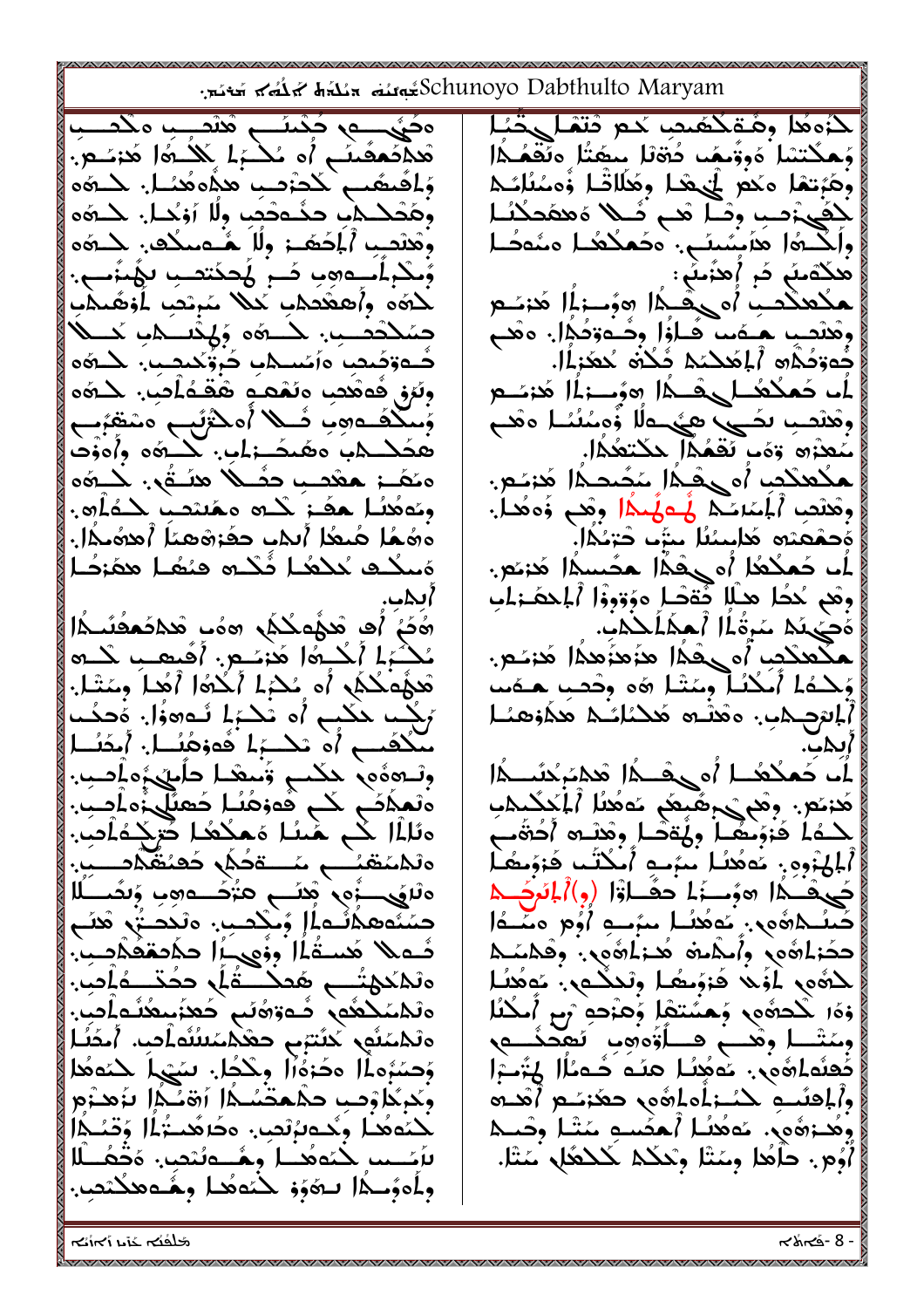Schunoyo Dabthulto Maryamئەمىئە يېزىكى ئەمەنىيە بىرىسىنى إَلَٰمًا. وقع هَٰه هَٰنَاا مِفَعَّـٰهِۥ أَمَنَّـٰهَـٰ اللهَـ ةحصةه خفضا وتعطيكننداه وحزحب حِنَتِنُمُا. ثُم هُم هُم وأَسْلَمُوهِ ٱلْحَـٰهُ| حكَاهضُمبكُمْ وَمَكْتُمْ بِكَرْمِنُنَا وِهَٰٓتِكُمْلَ. لَّا ٱلْعَذَابِ ٱلْمَالِّينَاتِ مَحْدَوْتُهُـا. إِ لمثبط فتفيض ثعبذاؤهن بعفقسُسُمب. ەكھكې تىبۇي ەتكافىئى ھىقتېرىمىب. لهُ مِنْ أَمْرِ عَيْدَ عَلَيْهِ وَأَوُمٍ وَمِنَاهَ حْمَدُا هُمْ جَزِءْ أُوِّي هَ هَدُهُ ٱلْمَدُّبِ أُوُم ەكپىئەتت تەمارە ەنبەزە ھەلىقىنىت وضعا ولحضب فكموهب وهلى لمُؤْمُلُا هِ هُمْ أُوُمٍ. يَحْجَمِهِ مَحْجُمَانَ الْمَالِمُ وَهُمُ حُــزِـا وَهُـــرٍ هَٰـدُــا ٱلْمِـدْــ آلِمُاسُـدٌ. حَمَّدِهُمُا ۖ إِذْ نَوْمِهُ ۖ وَحَيْنَ ۖ وَقَالَ ۖ وَلَا تَحْتَمَتُ ۖ وَلَا تَحْتَمَتُ هْلِكْـدْه أَبِرٍ وكُنْـرْوا كْبِـه. ولَائِحْقُب وَحِكَفَحَقُده أَنَّ وَوَمَسِعٍ أَضَّحْوَهِ لِسَنْتِهَا ەللشىم ەلمەكىلىم ەلكىشىم. /ھـەم .<br>ۋەسُلاكىلىك ھاي وسُمكْتُه جَكَيْبُه ش**م**صًا مِنۡعُعُدَانَـٰہٗ ۚ ِ نَعۡلَـٰٮ ۖ وَۚ ہٖ قَحِی نُـٰہٗؔ۞ نَصَلًا لمُنْعَضُلُ وِسَقَدَلَ مَكْعُعَجِفُكُلُّ وَسَهُتَهُ ا وُمئَے وَوَلَّــهِ نَصْــِها هُوصُــاً کَّـــواً<br>جُـِسۡبُہۡصِرِ وَلَاحُوصِ وَحَـٰٓوَمَتِهِ وَجُمِـمَا ثَمثَلِه مُعزُانَلا مُبِلَائِكا. ۚ لِمَهِم وَسَلَاف هُدُقاً وَدِّهِ لَلْنُمِ. مُعهُ: هُدَاً أَحْدُب رْحِبُنُائِكا. أَهِ لْلْعَنْ لِمَادِ أَحْدَى مُحَمَّد مَّحَمَّدُ هُمُا حُزْدهُٰ;بِ\* أَبِ وَجِعَرْضًا وَمِكْتَبَتٍ حَجَبًا صَنُائِكَ. تحمئزا الْهَــفِهِ الْهَــمْكَمْ الْهَــقَرِهِ أَيْــبِـكْهُ هَكْمُلُمْ مَكْكُبْ وَضَعُرْهُ . وَخَعْدُهِ الْمَسْلَ أَكْتَهُا مُدْ. وكُتْهَ أَوْهَد لْمُحَكَّلَ هَكْتُ هَاسُلُ هَذَوَكُمَا. ۖ وِمْحَكُمْ كَخُلْصًا هِعُبِ وَا ـْلَـمْحُمنِـدْا مَـادَوْنِـدَا حَمَّانَا كَبْرُنَا ﴾ كَتّْمَسْعْ وْمِئْسَارِ. وِتْعَبّْ وْمِئْسَاتْ كَتّْمَتْخُلّْ ألميتها هُدواًا. وَحَقَّهِتِهِ مَثْلِ سَدْ نُكعَنلُهِ. مِكْثُماُ 1هُكْتُماُ مُعِكْمٍ أَحْبَنَبَ. هزُهرِهُمنَـم كَحَبِ أَه أَهْـا هَحَدَّهكَــدًا ەڭدىم: ﴿ وَقَوْمَهُمْ إِلَى وَاهْمَـٰتُهُ ﴾ ۚ هَغَرْضُعُـٰفٌ. وصَّــٰهُ| هُٰذِمَـٰـُمْ. وَحَــُـهُ٥ وَعَصَـٰلَ وَمَثْـَـلَّـ مَكْـرِءِ دَهرُنُائِـــٰهِ. مَحْدُــه كَـه صُنُــا ەفْلُوْا وْهِقْــەٰلْمْ ھۆھنىتى. أَمَثِنُــا إِلَٰهُمَا هَمْ مَثَا مَنَا أَكْمُا مَا مَكْتَبًا لَهُ وَاللَّهَ وَٰٓاهَٰٓٓٓۃَصَـٰٓٓٓ ٱلَّـٰهِ ۚ ۡ كَـٰٰٓءَٰٓ ۗ اؤۡوَلَـٰٓهِڡ ۚ وَٰٓصَـٰا هُهُا هُمْ مَتْا هُكُم آَحْنُنَا وِحُرْ مَعْنَـٰ ۖ ەْھكىسُا وَيشَيْرُسَا جَرْحَبٍ. جەمُلَا مُوھَل هُدُه أَاكُمْ . هَكْمُا مُتْتَا مَتِرَأَا هِ هَكْتَب َؤُدًا وِهُوَنُتُصِ. وَتَعَكُّلُّ كُلِّ هُلِ صَلَّا<br>يُحَارُه بِّكْفَــزَ حَشَــهِـلاً. هَكَـْفُــل مَهْنتُـل مَــــــْزِهُ أَمْ أَهْلُهِـــبِ مَــــهِ هُم زُهِ مَمُنُائــــــــه. همُحسَّسُهُ عَكْفٍ أَه حَزَمَكُمْ حَنْقُلِ هَٰزِمَعٍ. لْكَــُّ;ٰٰٰٰٓٓٓٓاٰ ٖ ﻠُوَّــٰٓٔٸُ مِؚۗڡَحِنُـَـا ۚ وَهُنَّـٰٓىٰٓب وَحْدُحُودُا هُ وَأَلِمُحْدَكِ حَدَّاتُهَا هُتِهُدا بعُصِهب هنُـوهُا ُهُ. وصُـووهُا وَكَعَبُوهُوهُم لَــولَيُزَا وِتَعَــع كَــوكَاتَمْ رُهُ وَهُبِ وَهُدَ الْمُؤْمِنَةِ مِنْ الْمُؤْمِنَةِ وَهُوَ وَهُوَ مِنْ مِنْ مِنْ مِنْ مِنْ مِنْ مِنْ كَتْعُمَّا. وَوَدْتُنَا لَجِّكَا وَسُنْمَا حَدَّد*َ* أَهلَادَيَمْ ۚ ذَٰٓ ۚ إِنَّ أَسَٰمًا. ۚ وَكَحَبَّ مَوَهُدَٰاً هُمْ وَهَبْدَ لَمَلًا هَدِيْنَ، وَقِي شَمْكُمْ لحَمْلَ هُتَـٰهَٰا ۚ هَدَّوْخُمَّا ۖ هَعَنْتَـٰدُا أَهْــِ هَــ تَفْعَدُ كَلَّهُ ـ هُـُحِيبًا مَلَـٰهِ وَمَثَلَ مَالْفُـُدِهِ بِ اَمْعَرِهِ أَسْمَدْ مِنْمَعْكُمْ . هَذَا مَحْمَدُ هَكْزُوسُهِ هَٰبُسُمَا هُسُاً هَحَشُوهَا آخُمُ لمحَسَنَةُا هُزَمَتُورَ وِأَلْمَتَهُمِكُمْ وِلْمَتَقَمَّت للحُلاشُب∻ وَالْحَمْ هُتَبِ وَقْمَلاً وأَهِيمَن سُعَيْرَة وَوَي حَسْوَتَهِ المصَّمسكا لحمَه وَرَضًا وتـهها حَزْنُهُا ؤْەسُلُلِّكَا. أَهِ لَكْصِ مُوهُلُّلِ حَيَّقٍ هُدَالُّ دُهُا وأهمَٰ وَجِئْلُكُمْ. هِ هَنُه أَهْمُكُمْ هُم حَـٰٓءۭا إنْعُـا هَدْهُـٰهَـلا فَـُدۡوَهُمۡ حَتَّـٰبَ